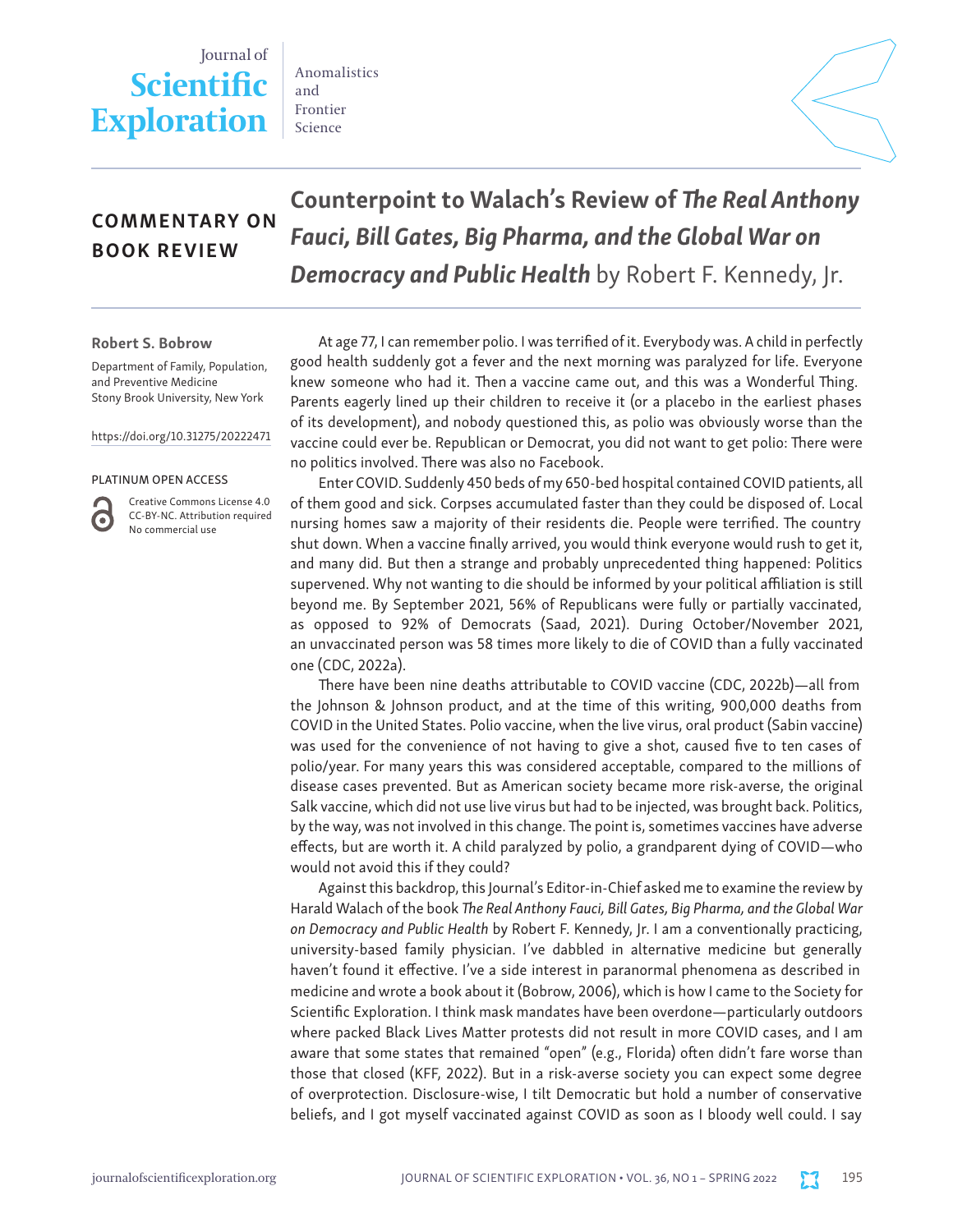this because Robert F. Kennedy, Jr., is a staunch and vocal 'anti-vaxxer' and his book, which I admittedly have only skimmed, appears to be his Manifesto.

Dr. Walach's review is well-written and includes a short summary and a good sense of what the book is about. Some weaknesses also are addressed. As such, it is a good book review and Walach, to his credit, makes it clear that he's "certainly not an anti-vaxxer." However, he seems willing to take Kennedy seriously on most other key issues dealt with in the book, to wit:

> Anthony Fauci is Evil Bill Gates is Evil Big Pharma is Evil The CIA is Evil

(And they're all in cahoots.)

Let's take these assertions one by one.

Anthony Fauci's job is as difficult as it is thankless. He has to tell people what they don't want to hear, issue dire warnings against threats that will never come, and change his positions frequently, as new data arrives. Within the medical profession he is held in the highest esteem, and I've not seen an unkind word about him in any major medical journals. Unfortunately, his recent "I Am Science" stance has put people off unnecessarily. But someone has to do what he does: Be our country's first defense against plagues. He may not be perfect, but it's hard to imagine anyone else doing it better. Kennedy's book, as interpreted by Walach, charges Fauci with "having instigated, funded and overseen the research in the virology lab in Wuhan which was the trigger for the pandemic" $1$  (and accuses Fauci of "owning wagonloads of patents and shares in pharmaceutical companies, such as Gilead pharmaceutical or Moderna, that produce the very products Fauci or his cronies invent and patent." This is patently absurd, and I would put it on the same level as Hillary Clinton abusing children in the basement of a Washington, D.C., pizzeria ("Pizzagate") (Robb, 2017). A number of fact-checking sites have examined, and debunked, these allegations against Fauci (Schaedel, 2020; Reuters, 2021; Dent, 2020; Brown, 2020; Fauzia, 2020).

Bill Gates. I have no particular qualifications to weigh in on this, but I've had no reason to think he's gone over to the dark side.

Big Pharma. Well, there is something here, at the very least some abuses of capitalism. Charging what the traffic will bear. Rebranding and repurposing drugs when their patents expire to sell them more expensively. Colluding to keep prices at a certain level, even generics (e.g., of ten different steroid inhalers for asthma, including generics, none is cheaper than \$179 wholesale) (Drugs for asthma,

2020). Worse, medical practice guidelines are drawn up by physician groups whose majority memberships receive significant sums of money from the drug companies and advise accordingly (Choudry et al., 2020). On the other hand, it must be noted that Big Pharma developed HIV drugs which, albeit quite expensive, transformed AIDS from a death sentence into an inconvenience, and they developed vaccines for COVID that saved many lives (see Note 2). Capitalism works both ways.

While we're on the subject of pharmaceuticals, Dr. Walach makes mention of Kennedy's example: "Medical doctors in the US and elsewhere had alerted the public to the benefit of early treatment of COVID-19 with antivirals, mainly cheap generic ones like hydroxychloroquine or ivermectin, together with anti-inflammatories, zinc, and later on aspirin" and continues: "These cheap regimens were aborted, mainly by Fauci . . . ". We used hydroxychloroquine and zinc in our hospital at the start of the pandemic in 2020, mainly in desperation as people were dying in bunches and we had nothing else. A single, small, French study had tabbed hydroxychloroquine as possibly useful. We stopped using it when it clearly didn't work. I don't know where ivermectin came from but by then we had better agents (Remdesivir [Gottlieb et al., 2022; Beigel et al, 2020] and monoclonal antibody therapy) and didn't need to "try anything." And ivermectin had mixed reviews in the medical literature (Bryant et al., 2021; Lawrence et al., 2021).

Here's what fascinates me: There is a cheap, safe antidepressant known as fluvoxamine (brand name Luvox) which actually has been shown, in real studies, to be useful in COVID (Reis et al, 2021; Finley, 2021; Lenze et al., 2020). How did the information pipeline that brought us hydroxychloroquine and ivermectin miss this one? Perhaps this is what happens when you get your medical advice from social media. We didn't use fluvoxamine as by then, as noted above, we had better drugs. Another study had shown that the measles, mumps, rubella (MMR) vaccine (the one Kennedy claims causes autism) conferred "strong protection from COVID-19" (Wesson Ashford et al., 2021) Where was social media on this one? Again, if you don't want to get COVID, get vaccinated. If you do have the misfortune to be hospitalized, remdesivir and monoclonals are your best bets, even if Big Pharma profits.

The CIA. Well, here I must admit . . .

And they're all in cahoots. This is too preposterous even for me, and I believe in the paranormal.

Dr. Walach, a European national, writes "Fauci was new to me. I knew of him, of course." As an American practicing physician, I had been familiar with Fauci for decades and didn't have to learn about him from Kennedy. Dr. Walach has a great respect for Kennedy ("a man of Kennedy's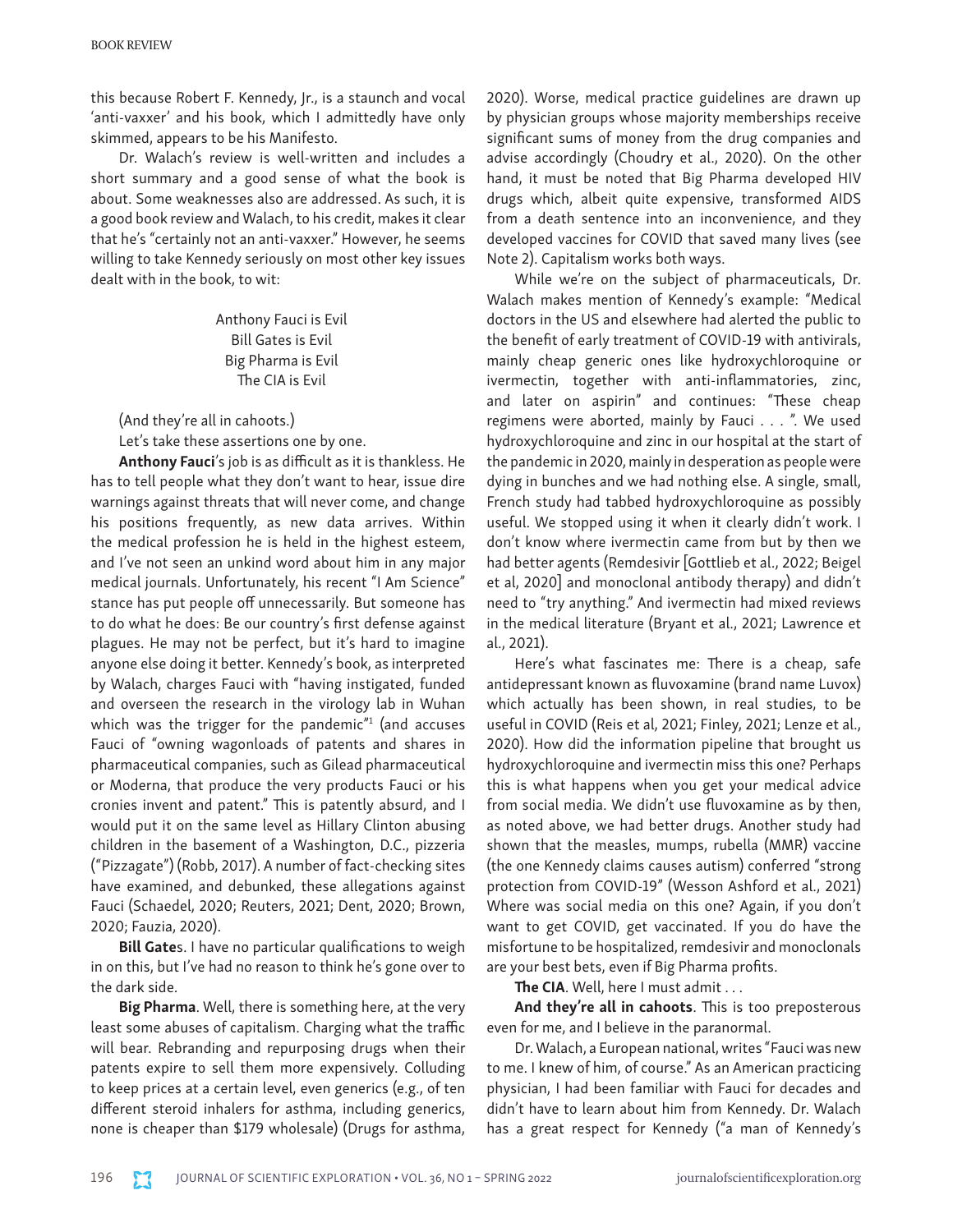stature") and takes him more seriously than do members of his own family (Kennedy Townsend et al., 2019). Robert F. Kennedy, Jr., has distinguished himself over the years as an environmental lawyer who has won some significant cases against polluters and is well-respected for these efforts. How he drifted over into grand conspiracy theories and the demonization of vaccines, Anthony Fauci, and Bill Gates I can't say, but I hope our SSE membership can distinguish between the merely paranormal and that which is paranoid, delusional, and self-destructive. I do not disagree with Walach's final point in his analysis of the book: "Those who have the money and the power, do not always have the knowledge and the wisdom needed to guide the world to a place of greater freedom and comfort."

Kennedy's book currently sits third on *The New York Times* nonfiction bestseller list. It is heavily referenced and as such, convincing. But the evildoers' "Coup d'Etat" that he claims is occurring isn't obvious to me. What I do see is no more patients younger than I am dying miserably of AIDS, and COVID under control except for the misled, misinformed unvaccinated, who make up almost all the current mortality from the disease. And no polio.

## **NOTE**

 $1$  Our government did fund some research in the Wuhan virology lab but the implications in the statement are incorrect. [https://reporter.nih.gov/search/](https://reporter.nih.gov/search/-bvPCvB7zkyvb1AjAgW5Yg/project-details/8674931 ) [bvPCvB7zkyvb1AjAgW5Yg/project-details/8674931](https://reporter.nih.gov/search/-bvPCvB7zkyvb1AjAgW5Yg/project-details/8674931 )

## **REFERENCES**

- Beigel, J. H., et al. (2020, November 5). Remdesivir for the treatment of Covid-19: Final report. *New England Journal of Medicine, 383,* 1813–1826. [https://www.nejm.org/](https://www.nejm.org/doi/full/10.1056/NEJMoa2007764) [doi/full/10.1056/NEJMoa2007764](https://www.nejm.org/doi/full/10.1056/NEJMoa2007764)
- Bobrow, R. S. (2006). *The witch in the waiting room: A physician investigates paranormal phenomena*. Thunder's Mouth Press/Avalon.
- Brown, M. (2020, May 14). Fact check: Dr. Anthony Fauci, Bill Gates won't profit from drug remdesivir. *USA Today.* [https://www.usatoday.com/story/news/fact](https://www.usatoday.com/story/news/factcheck/2020/05/14/fact-check-anthony-fauci-bill-gates-wont-profit-remdesivir/3120063001/)[check/2020/05/14/fact-check-anthony-fauci-bill](https://www.usatoday.com/story/news/factcheck/2020/05/14/fact-check-anthony-fauci-bill-gates-wont-profit-remdesivir/3120063001/)[gates-wont-profit-remdesivir/3120063001/](https://www.usatoday.com/story/news/factcheck/2020/05/14/fact-check-anthony-fauci-bill-gates-wont-profit-remdesivir/3120063001/)
- Bryant, A., et al. (2021, June 21). Ivermectin for prevention and treatment of COVID-19 infection: A systematic review, meta-analysis, and trial sequential analysis to inform clinical guidelines. *American Journal of Therapeutics, 28*(4), e434–3460. [https://pubmed.ncbi.nlm.nih.](https://pubmed.ncbi.nlm.nih.gov/34145166/) [gov/34145166/](https://pubmed.ncbi.nlm.nih.gov/34145166/)
- CDC. (2022a, January 28). COVID-19 incidence and death rates among unvaccinated and fully vaccinated adults

with and without booster doses during periods of delta and omicron variant emergence—25 U.S. jurisdictions, April–December 25, 2021. Centers for Disease Control and Prevention. [https://www.cdc.gov/mmwr/vol](https://www.cdc.gov/mmwr/volumes/71/wr/mm7104e2.htm?s_cid=mm7104e2_w)[umes/71/wr/mm7104e2.htm?s\\_cid=mm7104e2\\_w](https://www.cdc.gov/mmwr/volumes/71/wr/mm7104e2.htm?s_cid=mm7104e2_w)

- CDC. (2022b, March 14). Safety of COVID-19 vaccines. Centers for Disease Control and Prevention. [https://www.](https://www.cdc.gov/coronavirus/2019-ncov/vaccines/safety/safety-of-vaccines.html) [cdc.gov/coronavirus/2019-ncov/vaccines/safety/safe](https://www.cdc.gov/coronavirus/2019-ncov/vaccines/safety/safety-of-vaccines.html)[ty-of-vaccines.html](https://www.cdc.gov/coronavirus/2019-ncov/vaccines/safety/safety-of-vaccines.html)
- Choudhry, N. K., et al. (2020, February 6). Relationships between authors of clinical practice guidelines and the pharmaceutical industry. *Journal of the American Medical Association, 287*(5), 612–617. [10.1001/jama.287.5.612](https://doi.org/10.1001/jama.287.5.612)
- Dent, A. (2020, December 4). Does Anthony Fauci have ties to Moderna. No. *The Dispatch.* [https://factcheck.](https://factcheck.thedispatch.com/p/does-anthony-fauci-have-ties-to-moderna) [thedispatch.com/p/does-anthony-fauci-have-ties-to](https://factcheck.thedispatch.com/p/does-anthony-fauci-have-ties-to-moderna)[moderna](https://factcheck.thedispatch.com/p/does-anthony-fauci-have-ties-to-moderna)
- Drugs for Asthma. (2020, December 14). *The Medical Letter on Drugs and Therapeutics, 1613.*
- Fauzia, M. (2020, June 29). Fact check: US government did not engineer COVID-19. *USA Today*. [https://www.](https://www.usatoday.com/story/news/factcheck/2020/06/29/fact-check-u-s-government-did-not-intentionally-engineer-COVID-19/3216066001/) [usatoday.com/story/news/factcheck/2020/06/29/](https://www.usatoday.com/story/news/factcheck/2020/06/29/fact-check-u-s-government-did-not-intentionally-engineer-COVID-19/3216066001/) [fact-check-u-s-government-did-not-intentionally-en](https://www.usatoday.com/story/news/factcheck/2020/06/29/fact-check-u-s-government-did-not-intentionally-engineer-COVID-19/3216066001/)[gineer-COVID-19/3216066001/](https://www.usatoday.com/story/news/factcheck/2020/06/29/fact-check-u-s-government-did-not-intentionally-engineer-COVID-19/3216066001/)
- Finley, A. (2021, December 28). Is fluvoxamine the Covid drug we've been waiting for? *Wall Street Journal* Opinion/ Commentary. [https://www.wsj.com/articles/is-fluvox](https://www.wsj.com/articles/is-fluvoxamine-the-COVID-miracle-drug-we-have-been-waiting-for-oral-pill-cheap-hospitalization-11640726605)[amine-the-COVID-miracle-drug-we-have-been-wait](https://www.wsj.com/articles/is-fluvoxamine-the-COVID-miracle-drug-we-have-been-waiting-for-oral-pill-cheap-hospitalization-11640726605)[ing-for-oral-pill-cheap-hospitalization-11640726605](https://www.wsj.com/articles/is-fluvoxamine-the-COVID-miracle-drug-we-have-been-waiting-for-oral-pill-cheap-hospitalization-11640726605)
- Gottlieb, R. L., et al. (2022, January 27). Early remdesivir to prevent progression to severe Covid-19 in outpatients. *New England Journal of Medicine, 386,* 305–315. [https://](https://www.nejm.org/doi/full/10.1056/NEJMoa2116846) [www.nejm.org/doi/full/10.1056/NEJMoa2116846](https://www.nejm.org/doi/full/10.1056/NEJMoa2116846)
- Kennedy Townsend, K., Kennedy, J. P., II, & Kennedy McKean, M. (2019, May 8). RFK Jr. is our brother and uncle. He's tragically wrong about vaccines. *Politico Magazine.* [https://www.politico.com/magazine/](https://www.politico.com/magazine/story/2019/05/08/robert-kennedy-jr-measles-vaccines-226798/) [story/2019/05/08/robert-kennedy-jr-measles-vac](https://www.politico.com/magazine/story/2019/05/08/robert-kennedy-jr-measles-vaccines-226798/)[cines-226798/](https://www.politico.com/magazine/story/2019/05/08/robert-kennedy-jr-measles-vaccines-226798/)
- KFF. (2022, February 10). State COVID-19 data and policy actions. [https://www.kff.org/coronavirus-COVID-19/](https://www.kff.org/coronavirus-COVID-19/issue-brief/state-COVID-19-data-and-policy-actions/) [issue-brief/state-COVID-19-data-and-policy-actions/](https://www.kff.org/coronavirus-COVID-19/issue-brief/state-COVID-19-data-and-policy-actions/)
- Lawrence, J. M., et al. (2021). The lesson of ivermectin: Meta-analyses based on summary data alone are inherently unreliable. *Nature Medicine, 27,* 1853–1854. https:// www.nature.com/articles/s41591-021-01535-y
- Lenze, E. J., Mattar, C., & Zorumski, C. F. (2020, November 12). Fluvoxamine vs placebo and clinical deterioration in outpatients with symptomatic COVID-19: A randomized clinical trial. *Journal of the American Medical Association, 324*(22), 2292–2300. [https://jamanetwork.com/](https://jamanetwork.com/journals/jama/fullarticle/2773108) [journals/jama/fullarticle/2773108](https://jamanetwork.com/journals/jama/fullarticle/2773108)